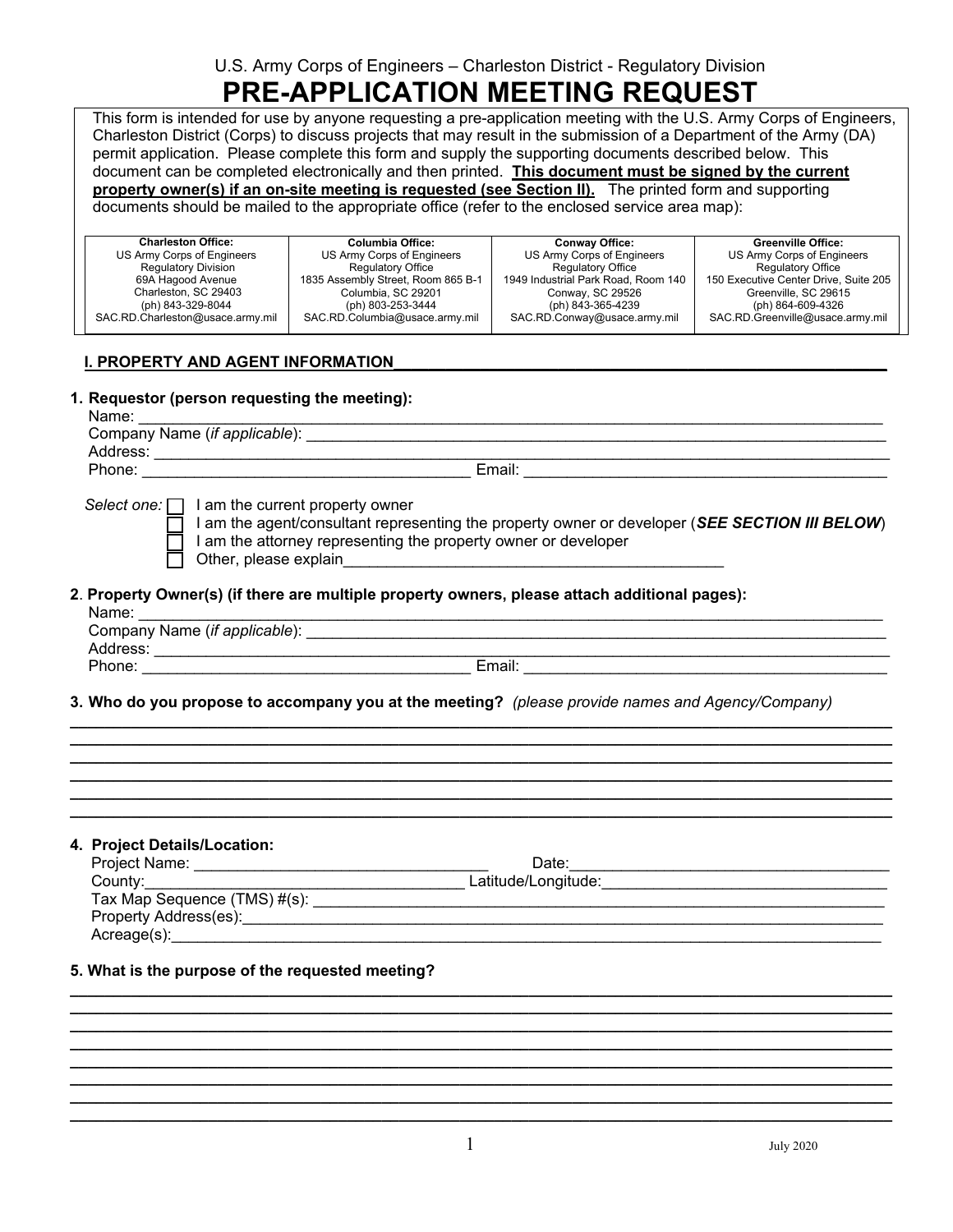#### **6. Are you requesting a meeting at the local Corps office or an on-site meeting?**

*NOTE: If an on-site meeting is requested, Section II, the Property Access Authorization portion of this form, must also be completed and signed by the current property owner.*

[ | Local Corps Office | | On-Site (*Location provided in Section 3*.) | | Other:

**7. Do you plan on having legal counsel present at the meeting?** *(Note: an attorney is not required, but please note that the Corps will likely have legal counsel present if you plan to bring an attorney to the meeting)*



#### **8. Information Required to Accompany Request: Check the items submitted. Please include as much information possible:**

- Accurate Location Map (County Map, USGS Quad Sheet, etc.)
- □ Map of Project Site
- □ Delineation/ Estimation of waters of the US on Property site
- Conceptual Site Plans for the Overall Development and approximate impacts to waters of the US

 $\mathcal{L}_\mathcal{L} = \mathcal{L}_\mathcal{L} = \mathcal{L}_\mathcal{L} = \mathcal{L}_\mathcal{L} = \mathcal{L}_\mathcal{L} = \mathcal{L}_\mathcal{L} = \mathcal{L}_\mathcal{L} = \mathcal{L}_\mathcal{L} = \mathcal{L}_\mathcal{L} = \mathcal{L}_\mathcal{L} = \mathcal{L}_\mathcal{L} = \mathcal{L}_\mathcal{L} = \mathcal{L}_\mathcal{L} = \mathcal{L}_\mathcal{L} = \mathcal{L}_\mathcal{L} = \mathcal{L}_\mathcal{L} = \mathcal{L}_\mathcal{L}$ 

□ Proposed Development Plans

## **9. Preliminary Statement of Project Purpose**:

## **10. Preliminary Project Description:**

# **IF AN ONSITE MEETING IS REQUESTED, PLEASE COMPLETE SECTION II (BELOW)**

#### **II. PROPERTY ACCESS AUTHORIZATION**

I, the undersigned, a duly authorized owner of record of the below parcel number(s), do hereby authorize representatives of the U.S. Army Corps of Engineers, Charleston District, to enter upon the below parcel number(s) for the purposes of a pre-application meeting.

**I acknowledge that under South Carolina common law, a person who authorizes, advises, encourages, procures, or incites another to commit a trespass, is liable along with the actual perpetrator.** 

**I further acknowledge that 18 U.S.C. Section 1001 provides that: Whoever, in any manner within the jurisdiction of any department or agency of the United States knowingly and willfully falsifies, conceals, or covers up any trick, scheme, or disguises a material fact or makes any false, fictitious or fraudulent statements or representations or makes or uses any false writing or document knowing same to contain any false, fictitious or fraudulent statements or entry, shall be fined not more than \$10,000 or imprisoned not more than five years or both.** 

| Mailing Address of Property Owner | <b>Property Address</b>            |  |  |
|-----------------------------------|------------------------------------|--|--|
| TMS $#(s)$                        | Property Owner Name (please print) |  |  |
| Signature of Property Owner:      | Date:                              |  |  |